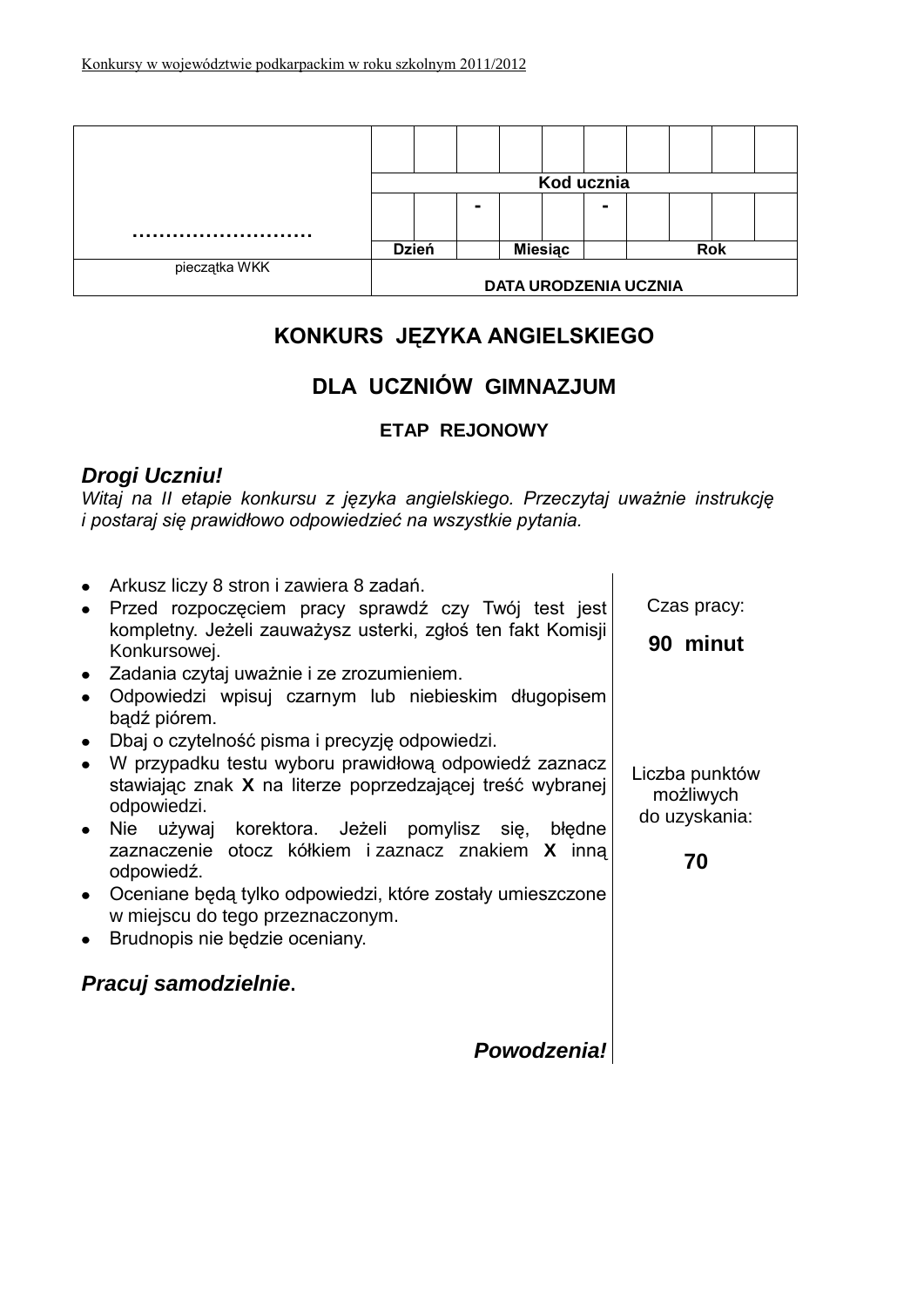**Zadanie 1.** Przeczytaj uważnie tekst. Zaznacz jedną, poprawną odpowiedź. (0-9 punktów).

#### **NOISE**

The world ought to be a quieter place. Anti-noise has hit the marketplace. It means, for example, that refrigerators will no longer whine, vacuum cleaners no longer roar, and washing machines no longer rumble. It may even soon be possible to cancel out the lowfrequency throb of the teenage stereo blasting its bass through the wall from the flat next door. Already Toshiba has introduced a silent refrigerator. Built into the fridge is a system that silences the hum of the motor by firing anti-noise at it.

What is anti-noise? It is the exact opposite of a particular sound. It peaks when the other sound dips, and dips when the other sound wave peaks. The anti-sound is fired at the unwanted sound through a loudspeaker. The two waves cancel each other out, like ripples meeting each other on a pond. The rest is silence.

There must, however, be a perfect match, otherwise you end up with double the din. Thus anti-noise has had to wait for the microprocessor in order to be effective. The microprocessor can monitor the unwanted sound and respond in milliseconds.

A typical active noise cancellation system has been sold to a railway company in the United States. The company unloads grain from trains by using giant vacuum tubes. These tubes produce as much noise a jet taking off. After installing the system, the noise was reduced to the level of an air-conditioner's hum. Forty were installed, to the relief of Americans living near railway unloading points.

In the aircraft industry, active noise cancellation is contributing to a revival in propeller-driven passenger aircraft, which passengers disliked because of their noise. The first test flight with an anti-noise system took off in 1989. The system has now move on from research to commercial development, with passengers likely to hear the benefits in a year or two.

In the car industry, conventional mufflers generate back-pressure, which forces the engine to work harder. An active noise canceller removes the need for sound-absorbing chambers, and improves fuel consumption by as much as six per cent. From the point of view of saving fuel, car makers are keen to install the technology.

It won't be long before silent washing machines, fridges and vacuum cleaners are in the High Street shops. Electrolux has signed an agreement to manufacture the technology which should be on the market by 1994.

The trouble is, once you remove one noise, you become more aware of all the others. How will we be able to shut up the sparrows at five in the morning?

- 1. Which title best suits the passage?
- A. Towards a Quieter World
- B. The Noise-Busters
- C. A Better Life
- D. Anti-Noise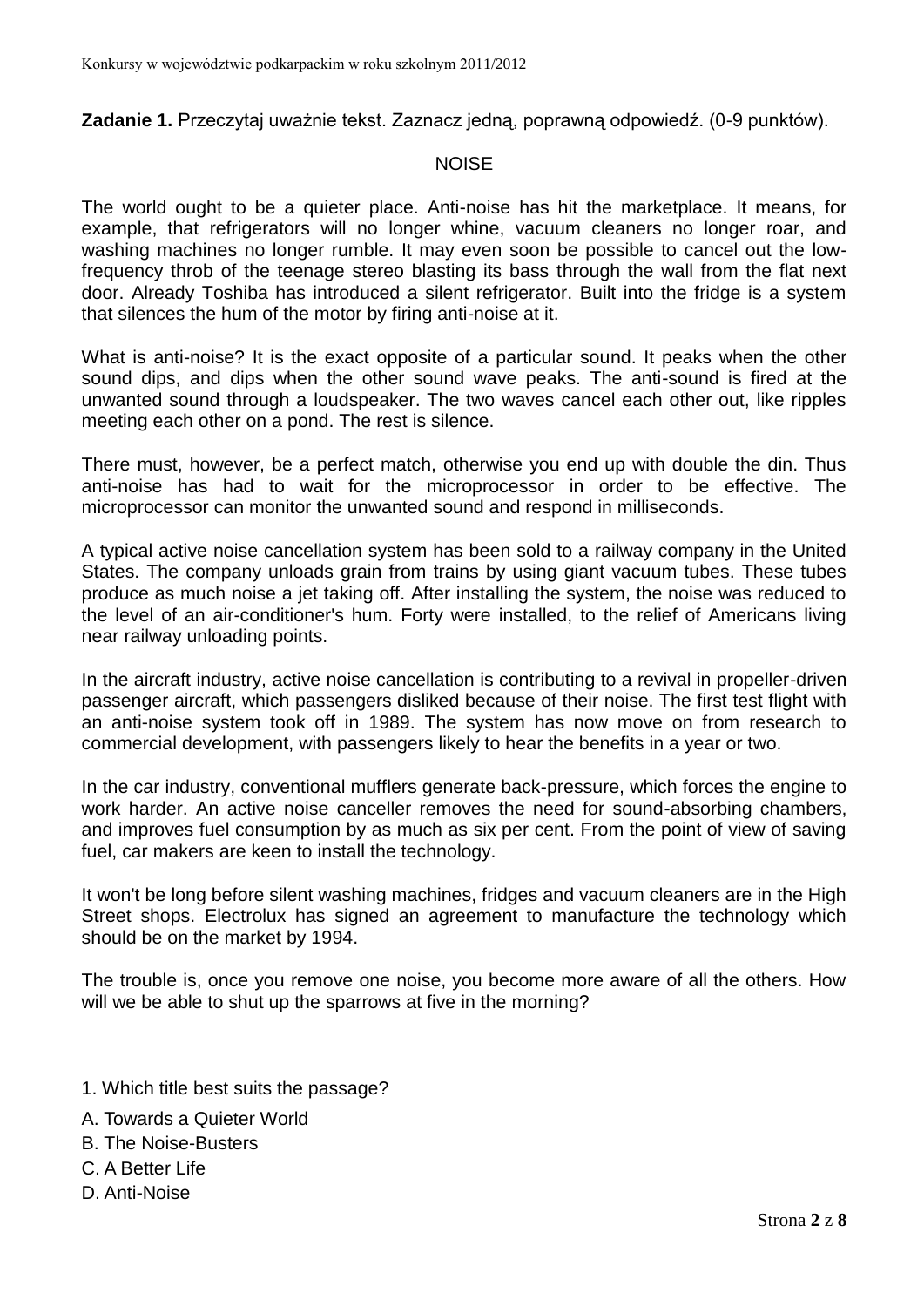- 2. Next year, silent devices will be
- A. sold.
- B. installed.
- C. available.
- D. consumed.

3. On a pop recording, the bass emits a loud low-frequency

- A. beat.
- B. blast.
- C. boom.
- D. bang.
- 4. What anti-noise does is
- A. compensate for noise.
- B. react with noise.
- C. camouflage noise.
- D. neutralise noise.
- 5. Anti-noise works by being on
- A. the same wavelength.
- B. a completely different wavelength.
- C. a higher-frequency wavelength.
- D. a diametrically opposed wavelength.
- 6. What does the microprocessor do?
- A. It checks the sound.
- B. It records the sound.
- C. It responds to sound.
- D. It reacts to low frequencies.

7. After the anti-noise devices were installed, the life of the people living near the railway was

- A. comforted.
- B. consoled.
- C. enlivened.
- D. eased.

8. Because of anti-noise, propeller-driven aircraft are

- A. making a come-back.
- B. cropping up.
- C. being renovated.
- D. becoming fashionable.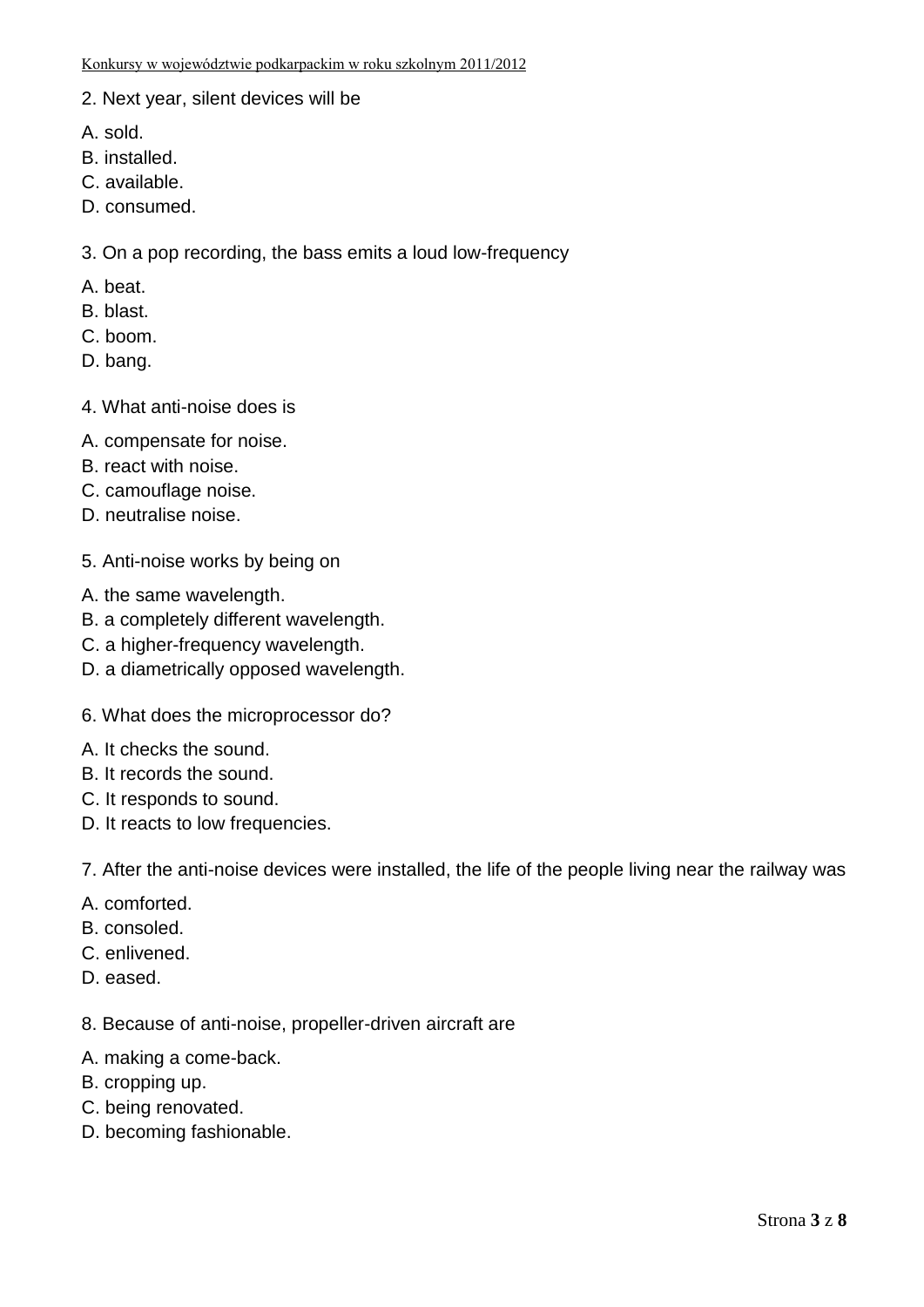- 9. Cars will have anti-noise devices because they
- A. make the streets quieter.
- B. reduce back-pressure.
- C. improve fuel consumption.
- D. remove the need for sound-absorbing chambers.

*[adapted from [http://www.englishspeaker.com\]](http://www.englishspeaker.com/)*

#### **Zadanie 2.** Uzupełnij podane zdania wyrazami z ramki. (0-10 punktów)

pollution, ozone layer, acid rain, endangered, recycle,greenhouse effect, extinct, fumes,bottle bank, global warming

- 1. \_\_\_\_\_\_\_\_\_\_\_\_\_\_falling on forests has killed a lot of trees in the last 30 years.
- 2. The council is encouraging us to more household rubbish.
- 3. Factories and vehicles produce a lot of dangerous **Factories** and vehicles produce a lot of dangerous
- 4. \_\_\_\_\_\_\_\_\_\_\_of the atmosphere has increased over the last 70 years, making the environment very dirty.
- 5. The effect of gases in the earth's atmosphere is preventing the earth from losing heat; this is called the **EXALL**
- 6. The hole in the same is getting larger every year.
- 7. If \_\_\_\_\_\_\_\_\_\_\_\_\_\_continues, there is a danger that the polar ice-cap will start to melt.
- 8. We take all our empty bottles to the \_\_\_\_\_\_\_\_\_\_\_\_\_\_\_\_\_\_ for recycling.
- 9. Tigers, whales and panda bears are all \_\_\_\_\_\_\_\_\_\_\_\_\_\_\_\_species.
- 10. People are worried that soon whales will become\_\_\_\_\_\_\_\_\_\_\_\_\_\_\_.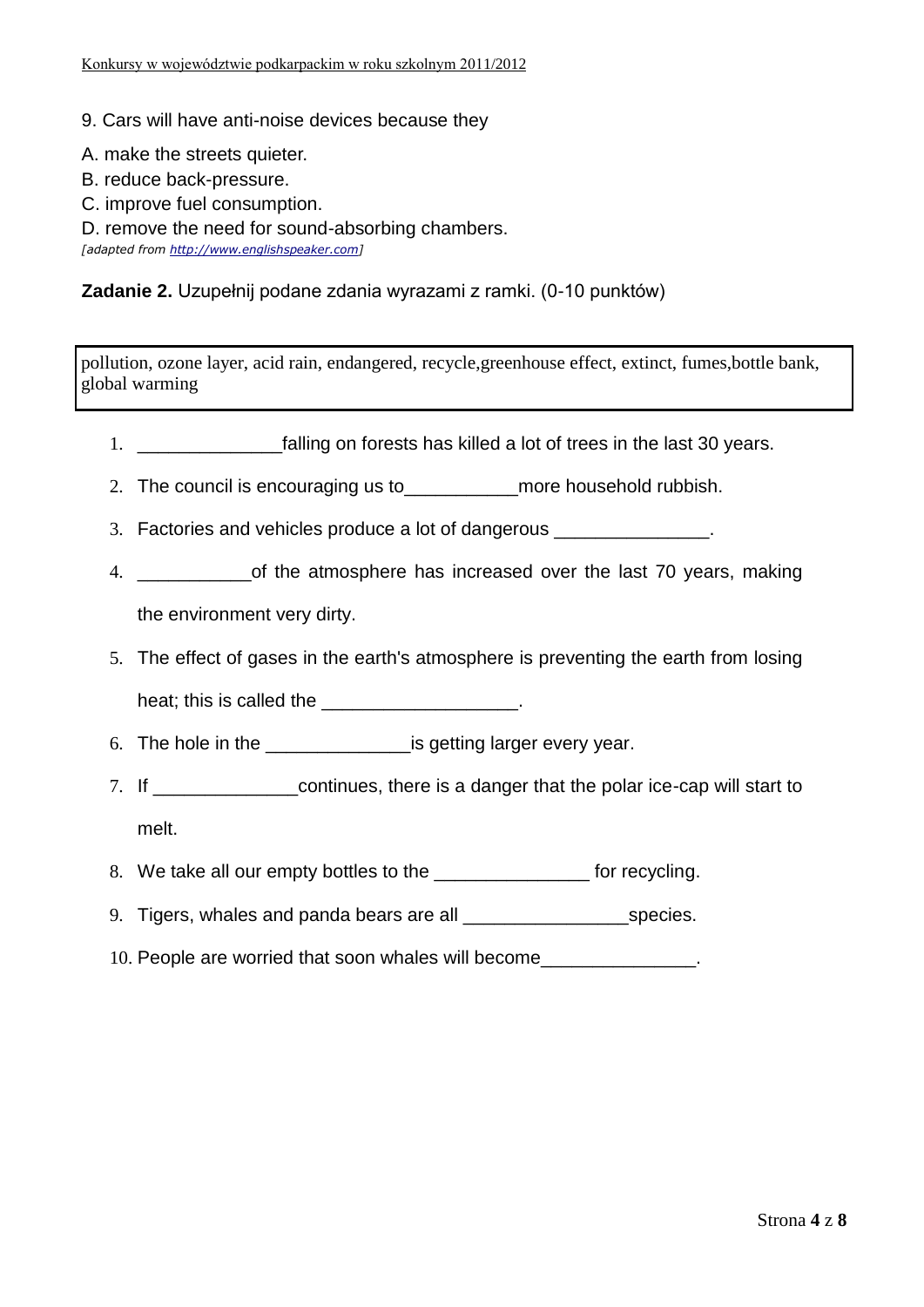**Zadanie 3.** Odgadnij brakujące słowa. Dla ułatwienia podane są niektóre litery. (0-12 punktów)

The day was (0) *bright* and sunny. Our local postman was (1) d l v i g a parcel to our next-door (2)  $n_{-}$  g<sub>-</sub>  $u_{-}$  when suddenly he smelt gas and a moment later heard a loud (3)  $\mu$  xp<sub>\_</sub> s<sub>\_</sub> n in another flat. The door flew open.(4)  $\mu$  m\_d<sub>\_ \_</sub> \_  $\mu$  many other doors opened and a crowd  $(5)$  q  $-h$   $-e$  in the corridor. However, no one was (6) c\_  $r$   $q$   $_{\sim}$   $\sim$  s enough to go and check what had happened. It was the postman who went inside. For a moment he (7)  $d_s$   $p_{-}$   $q_{-}$  d in a cloud of dust, and when he (8) r  $ur$  d he was helping an elderly lady, who was in shock. (9) L c  $\Box$  she wasn't hurt. In her hands she was holding a (10)  $v_l$ u \_ | gold watch and a box of matches. She kept repeating that the gas really didn't want to  $(11)$  I g t easily that morning. We were (12)  $d_s$  \_ p\_ \_n \_ \_ d when the postman did not receive a medal for saving her life.

### **Zadanie 4.** Przetłumacz wyrażenia w nawiasach. (0-10 punktów)

- 1. John **come of the byl)** very happy about the results of the test.
- 2. \_\_\_\_\_\_\_\_\_\_\_\_\_\_\_\_\_**(Czy oni są )** your friends?
- 3. She\_\_\_\_\_\_\_\_\_\_\_\_\_\_\_\_\_**(nie ma)** a dog.
- 4. I\_\_\_\_\_\_\_\_\_\_\_\_\_\_\_\_**(miałem)** a bad dream last week.
- 5. \_\_\_\_\_\_\_\_\_\_\_\_\_\_\_\_\_**(Są)** 32 letters in Polish alphabet.
- 6. \_\_\_\_\_\_\_\_\_\_\_\_\_\_\_\_\_(**Był)** a hurricane in California a month ago.
- 7. I \_\_\_\_\_\_\_\_\_\_\_\_\_\_\_\_\_\_\_\_**(odwiedziłem)** my grandmother in hospital yesterday.
- 8. \_\_\_\_\_\_\_\_\_\_\_\_\_\_\_\_\_\_\_\_(**Czy oglądałeś)** the film yesterday?
- 9. I have already\_\_\_\_\_\_\_\_\_\_\_\_\_\_\_(**widziałam)** this movie.
- 10. Look at the sky, it is \_\_\_\_\_\_\_\_\_\_\_\_**(będzie padać)**.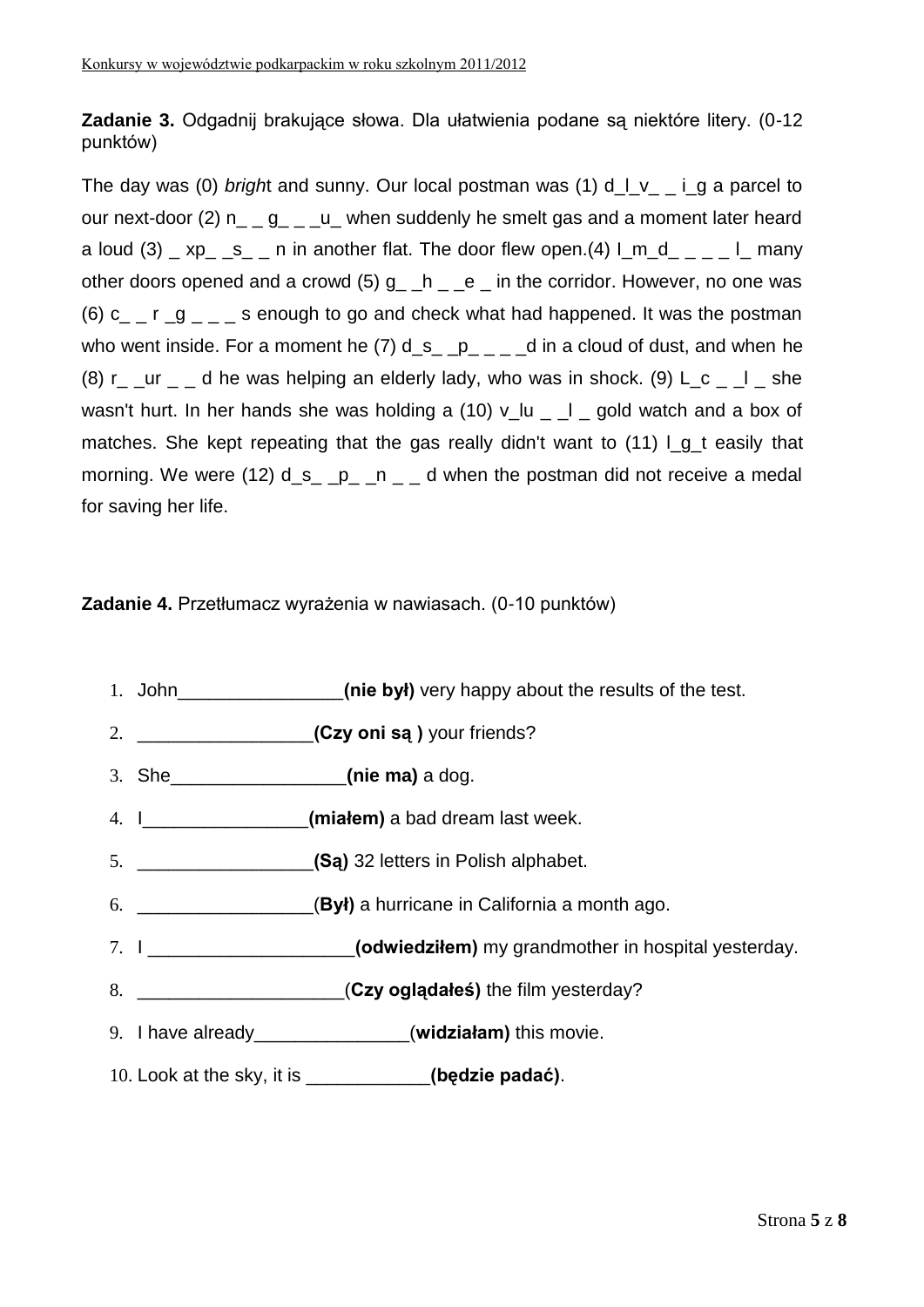**Zadanie 5.** Wybierz odpowiednie słowo z podanych poniżej i uzupełnij luki w tekście.(0- 12 punktów)

#### **Justin Bieber gives advice on makeup**

Teen heartthrob Justin Bieber (1) \_\_\_\_ hundreds of his loyal fans on Thursday when he appeared at a party hosted by the fashion brand Dolce and Gabbana (D&G). He also gave his fans some advice on makeup. (2) of young woman showed up outside D&G's trendy boutique in New York's Upper East Side. He disappointed many by (3) in through the back door. The party was the prelaunch of D&G's new lipstick, called "Passion Duo". (4) the "passionate duos" theme of the evening, Bieber came alone, without his other (5) \_\_\_\_ Selena Gomez. His makeup advice for women was: "A little's fine, but at the end of the day, you have to be yourself. If there's more makeup on your face than your face, then that's kind of  $(6)$  \_\_\_\_," he said.

In other Bieber news, the young singer and actor is now officially a major brand. The young Canadian has become a merchandising  $(7)$  since hitting the big  $(8)$  in 2008. Amazon has a huge list of back-to-school products that feature Bieber on them. Schoolgirls around the world have been buying (9) \_\_\_\_ backpacks, pencil cases, rulers, erasers and any other stationery they can get (10) \_\_\_\_ of with Bieber's image on it. He even has a fragrance for men named (11) \_ him. Bieber has been nominated for and received numerous awards over the past few years. In 2010, he won Artist of the Year at the American Music Awards. He was also nominated for Best New Artist and Best Pop Vocal Album. It is likely his looks and clean-(12) image will continue to bring in the big bucks for merchandisers.

(adapted from Breaking News English)

| 1.  | (a) | delightful | (b) | delightfully | (c) | delight   | (d) | delighted    |
|-----|-----|------------|-----|--------------|-----|-----------|-----|--------------|
| 2.  | (a) | Weirdoes   | (b) | Hordes       | (c) | Padres    | (d) | Hairdos      |
| 3.  | (a) | slipping   | (b) | slapping     | (c) | swapping  | (d) | shipping     |
| 4.  | (a) | Spiteful   | (b) | Spite        | (c) | Despite   | (d) | In spite     |
| 5.  | (a) | third      | (b) | quarter      | (c) | half      | (d) | whole        |
| 6.  | (a) | bizarrely  | (b) | weird        | (c) | strangest | (d) | supernatural |
| 7.  | (a) | sensation  | (b) | senses       | (c) | senseless | (d) | sensitive    |
| 8.  | (a) | watch      | (b) | second       | (c) | clock     | (d) | time         |
| 9.  | (a) | in         | (b) | up           | (c) | on        | (d) | of           |
| 10. | (a) | would      | (b) | mould        | (c) | told      | (d) | hold         |
| 11. | (a) | following  | (b) | later        | (c) | after     | (d) | post         |
| 12. | (a) | cut        | (b) | slice        | (c) | chop      | (d) | saw          |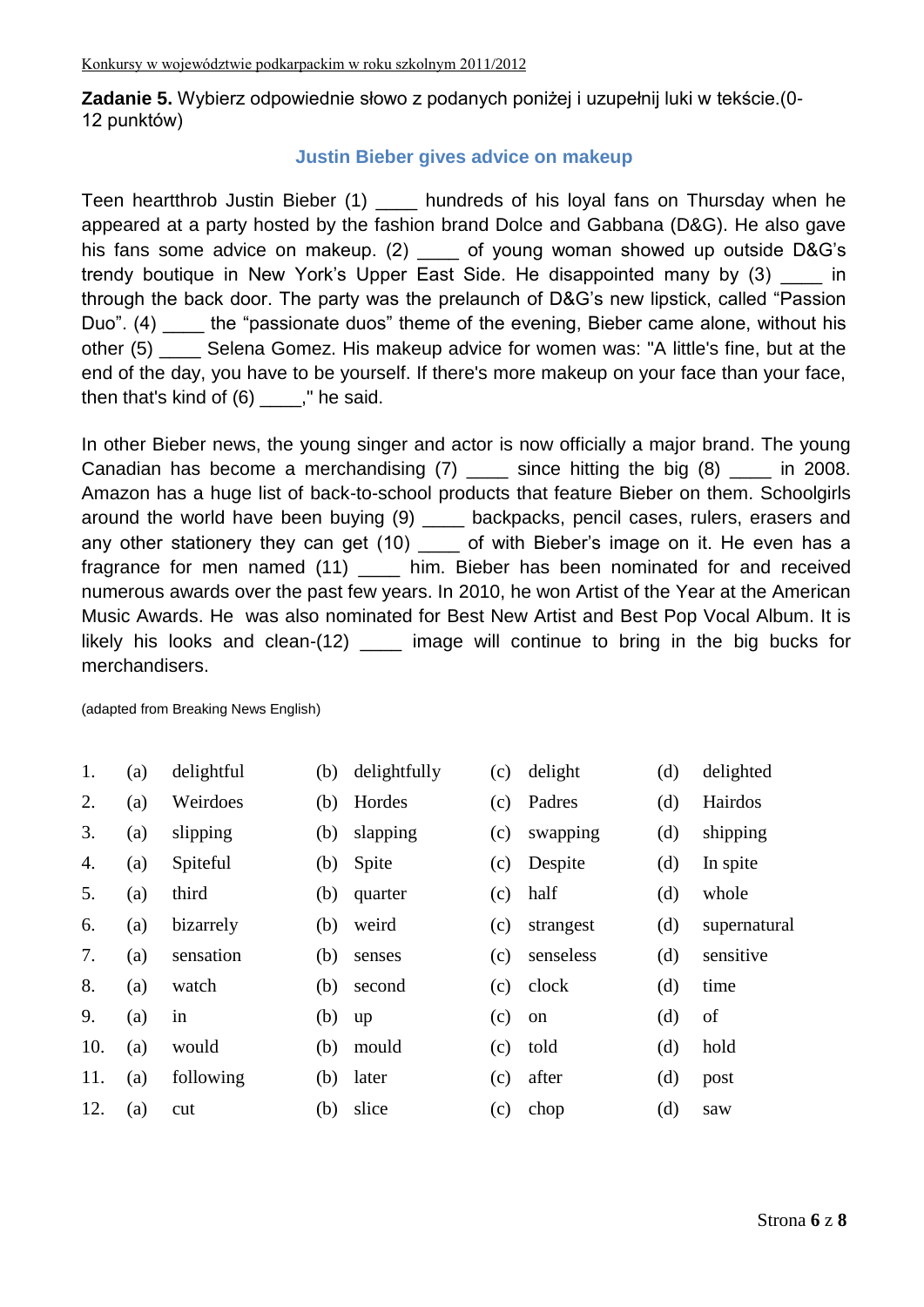**Zadanie 6.** Przekształć wyrazy podane obok, tak aby można było uzupełnić zdania. (0- 6 punktów)

| 1) Chilli is a new music club where teenagers go ________________________________ at weekends. DANCE |  |
|------------------------------------------------------------------------------------------------------|--|
| 2) I always take two pairs of _______________ when I go on holiday. TRAIN                            |  |
| 3) In my family my sister does the _________________when the flat needs cleaning.                    |  |
| <b>VACUUM</b>                                                                                        |  |
|                                                                                                      |  |
| <b>SUCCESS</b>                                                                                       |  |
| 5) Sorry, I forgot about our__________________________on Saturday. MEET                              |  |
|                                                                                                      |  |

6) I \_\_\_\_\_\_\_\_\_\_\_\_in bed till midday last Sunday. *LIE*

**Zadanie 7**. Znajdź błędy w zdaniach i popraw je (0-6 punktów)

- 1. I always drink milk on breakfast.
- 2. Mark's sister is elder than his brother.
- 3. He had left an hour ago.
- 4. The news are very good.
- 5. I went there by my car
- 6. You are late, as usually.